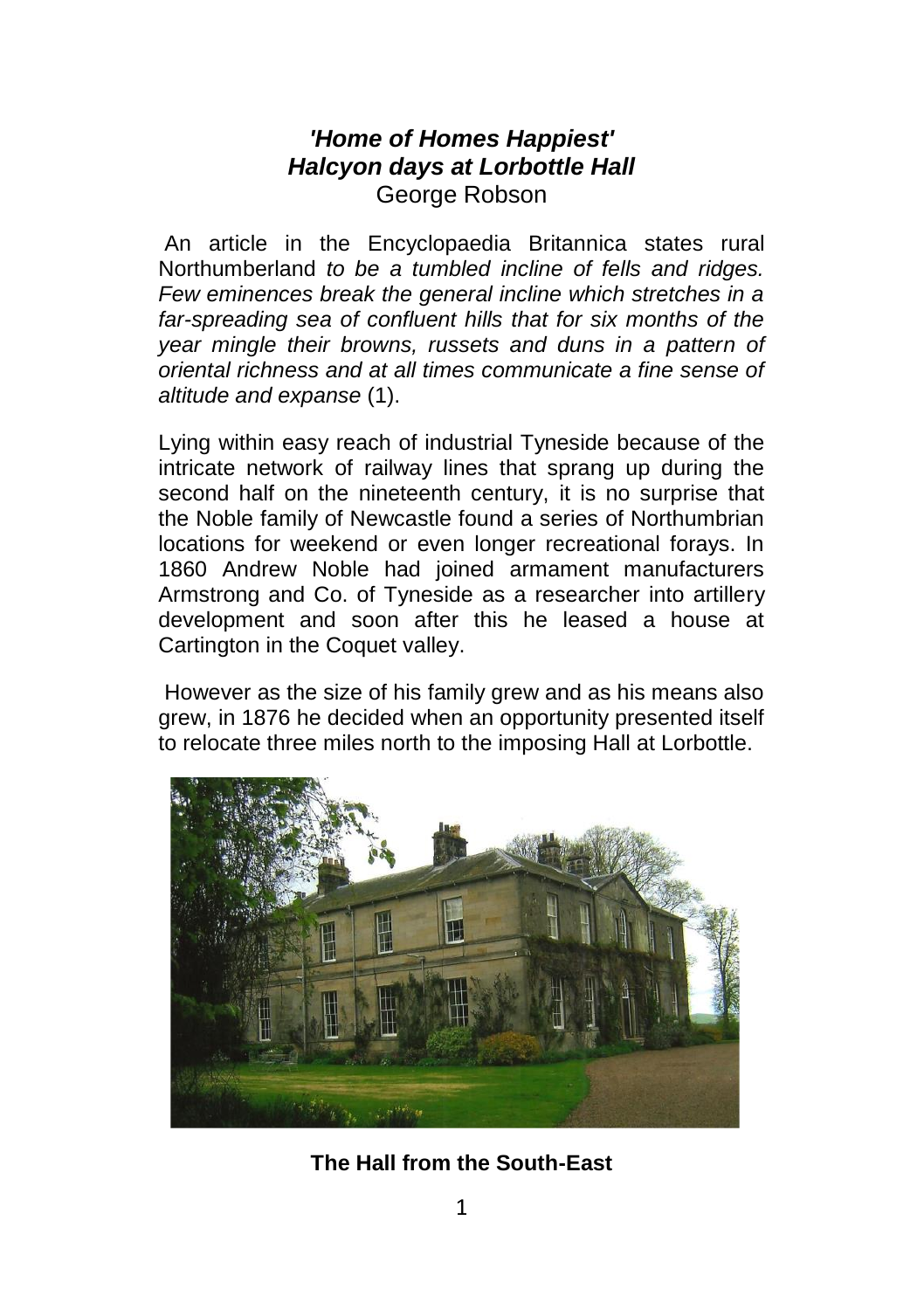Lorbottle lies at the southern extremity of the parish of Whittingham in mid-Northumberland, amongst the foothills of the Cheviots and just over 400 feet above sea level. The suffix bottle appears within the names of a number of Northumbrian villages and derives from the Anglo-Saxon word *botl* which refers to a defensive structure.

There is much evidence of human habitation in the area over a very long period. The OS map shows standing stones, cairns, forts, enclosures and settlements of early man and the course of a Roman road passes right by Lorbottle. The castles at nearby Cartington and Callaly date from the medieval and Georgian periods respectively. The people of Lorbottle were once called *kebs* or *keaves*, terms of abuse whose precise meaning has been lost but which perhaps are more discreditable to their detractors than to the people of Lorbottle. It seems neighbouring villagers fancied themselves as more sophisticated and so made Lorbottle the local 'Gotham'. They passed through the generations mocking legends - that Lorbottle folk had tried to build a wall around a cuckoo so that it should always be spring - that they had gone to the top of nearby Long Crag to catch the moon in order to have plenty of cheese - that they did not know it was raining until they saw the drops splash in the puddles.

Lowrebottel, as it was at that time known, was ravaged by a party of Scots in 1532 and again in 1549, the latter marauding band under the leadership of a Mark Ker:

> Mark Ker rode on, and Mark Ker rode on And never a hoof or horn saw he, Till he came to the ford of Lowrebottel burn Where a dainty drove lay on the lea (anon)

The only other recorded event of note at Lorbottle occurred on the night of Friday 30th June 1648 when a troop of encamped cavaliers received an unpleasant surprise. In the words of parliamentary officer Major Saunderson 'the next town was .<br>Lurbottle where we tooke 60 horses and 60 men all in bed'.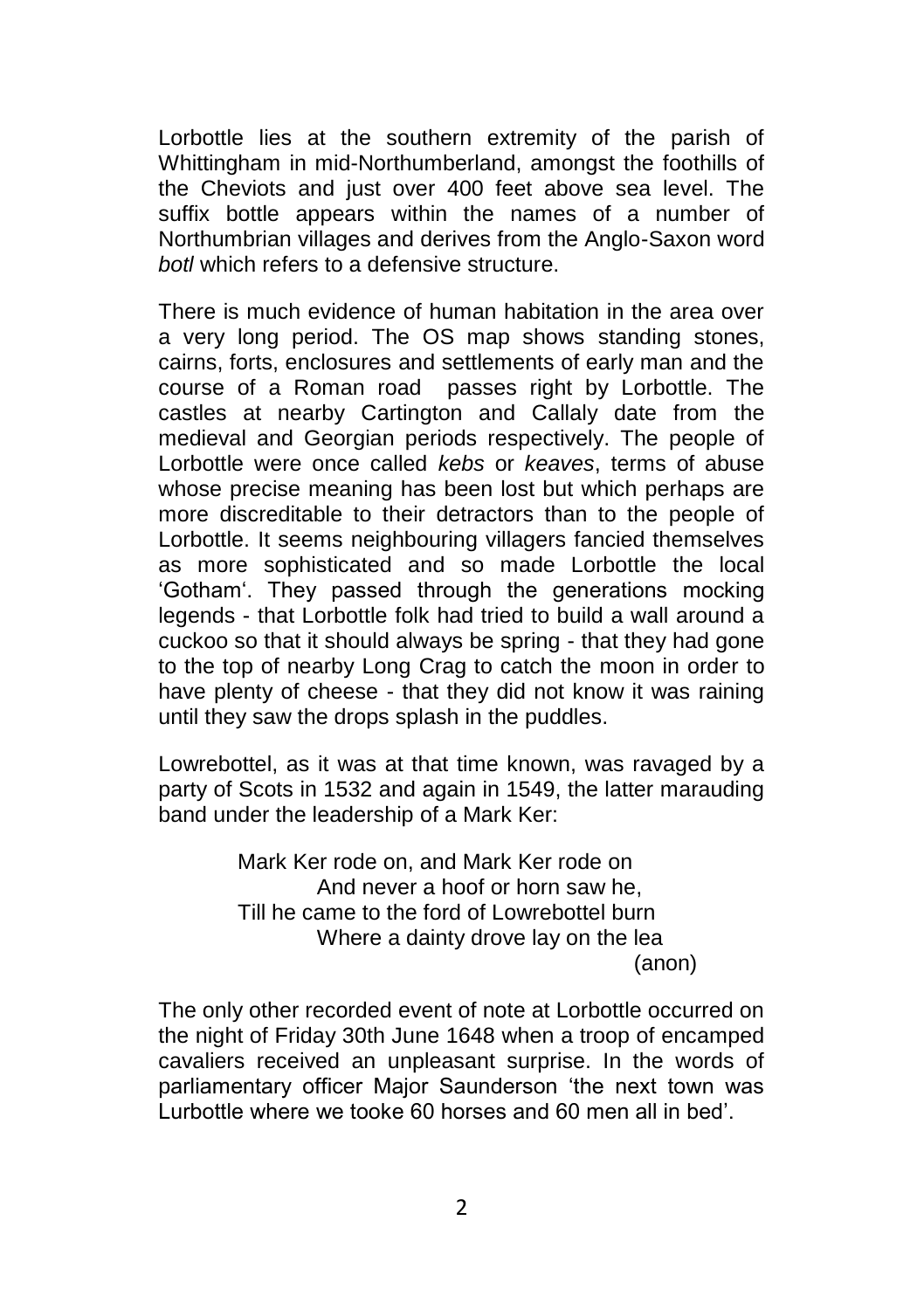Having inherited Lorbottle and the surrounding area through his marriage, the 3rd Duke of Portland sold a portion of this land to Adam Atkinson of nearby Great Ryle, this on April 9th 1799. Atkinson immediately set about building Lorbottle Hall (2) - *in an airy and pleasant situation facing the south opposite to a range of picturesque crags called Maiden Chambers* (3).



The Hall has to some a rather severe appearance as was the style of that period in Northumberland, but it is undoubtedly notable and is Grade Two listed.

Ownership passing in due course to Atkinson's grandson and namesake, the Hall and estate were then leased out until bought by Alexander Henry Browne of Callaly Castle in 1886.

During the leasing period, in 1876, Andrew Noble took up, in partnership with George Rendel, a ten year lease on the Hall, planning to use its environs for shooting and other recreational pursuits. The idea was for the Rendels and the Nobles to be in residence for blocks of two months alternately. Family and friends periodically visited Lorbottle during this time, and from 1883 the Nobles were usually joined by the sons' resident tutor, John Meade Falkner.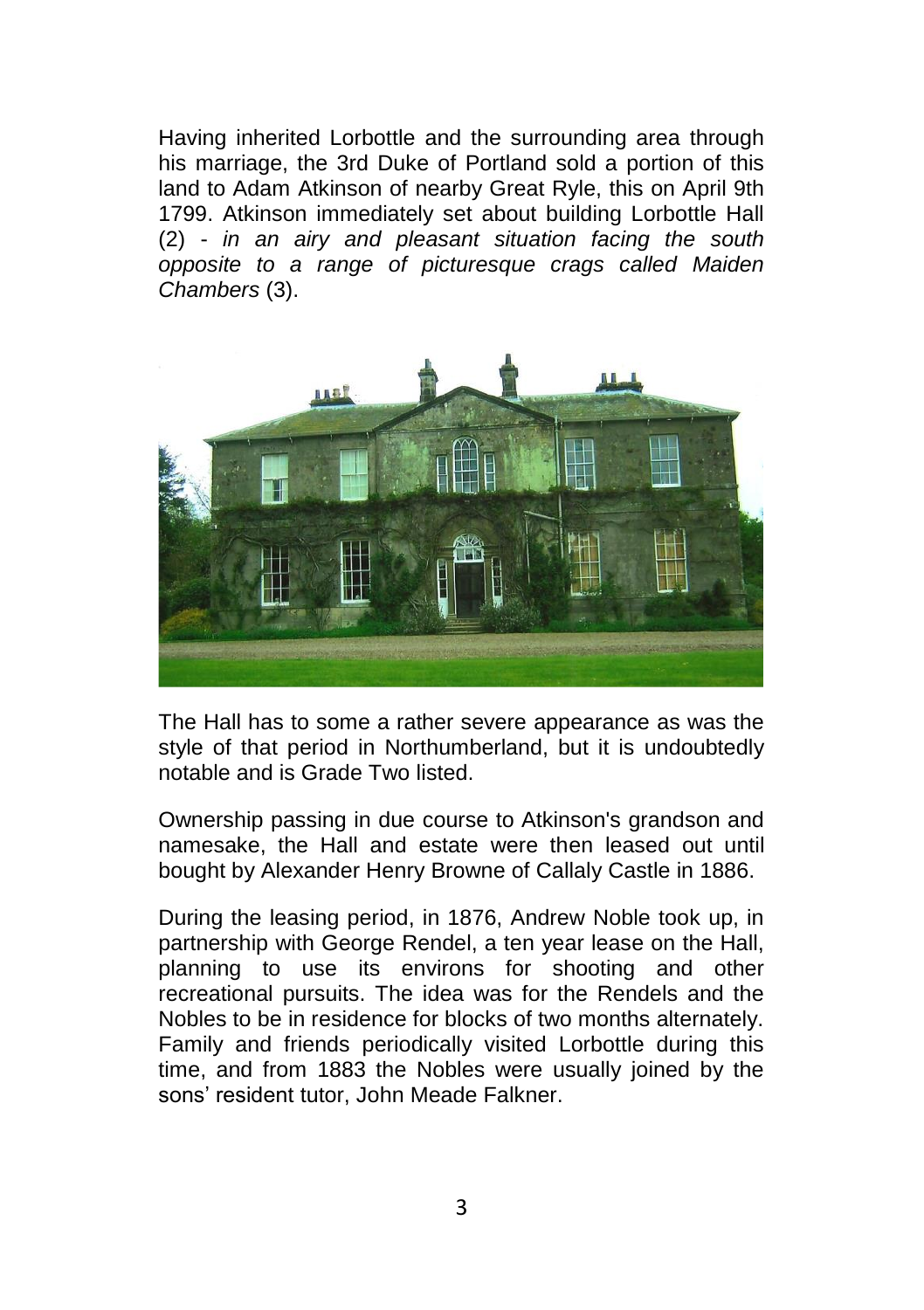In her autobiography written many years later Lady Margery Noble wrote:

*We had, I suppose, what would be called the happiest time of our lives there. The children were all well, and there were many new and old friends and neighbours. The shooting*  parties gathered happily and congenially. Among the young *men studying at Elswick who came over was Charles Parsons, later Sir Charles, the inventor of the turbine. We had much amusement, picnics, walks, games and lawn tennis.* 

*Visitors from Cragside often came to us at Lorbottle to stay weekends or just to spend the day with us, and we walked and rode over the moors to Cragside, and there was much pleasant intercourse.* 

*One evening when the Huxley girls were staying with us, and some young men, we decided to cook our own dinner in the woods called 'Maiden Chambers' on the hill above the house.* 



**Maiden Chambers – a section of the cliff face**

*We carried up our cooking utensils and food, but it was nearly dark before the food was ready and quite dark when we had finished. As we sat around the blazing fire, Miss Rachel Huxley and Mr Harding playing chess like Ferdinand and Miranda\*, we heard the sound of music out of the darkness. It sounded fairy-like and mysterious. It was our gamekeeper, John Dickinson (4) and his sons; he played the violin very well, and his sons were musical. The young people danced*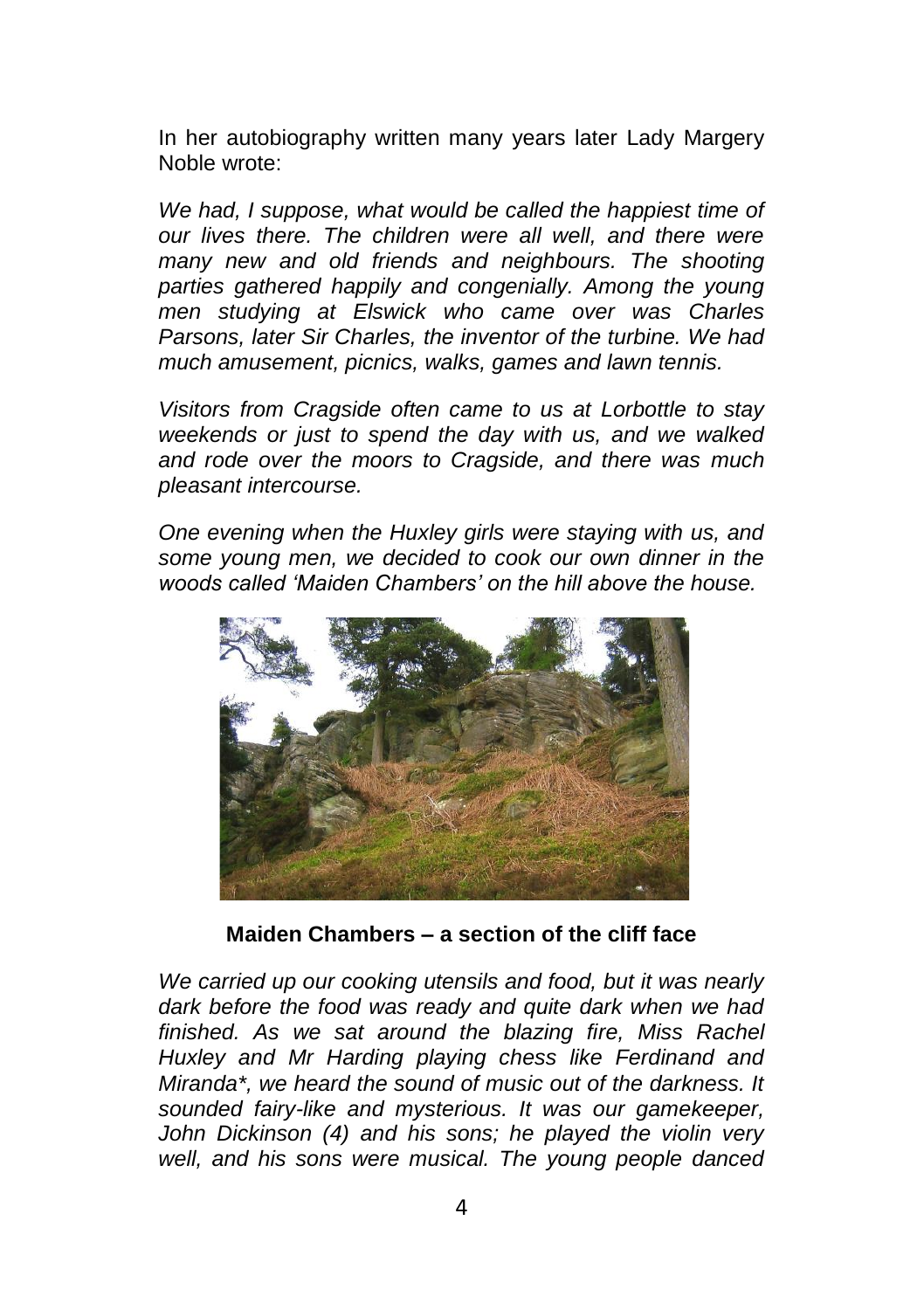*reels in the firelight among the trees while they played - a very pretty sight.* 

*Herbert Cairns, later Lord Cairns, played the bagpipes wonderfully well and played the whole party down to the old barn where we all danced.*

JMF was part of all this. Cricket (as wicket-keeper), tennis, fishing, shooting at both targets and wildlife, rambles and horse-rides over the surrounding moors gave the young JMF some of his happiest days. When weather was less clement and in the evenings, painting, dances, musical activities, smoking and conversing prevented *ennui and dark melancholy* (5).



## **"So sit here on the lawn and they'll give you a crumpet"**

Lady Margery Noble further recollected in her autobiography: *At Lorbottle my husband began a series of cricket matches…these were continued after we left Lorbottle, at Jesmond and Nunnykirk, and were very great fun*.

Not a natural sportsman, we know JMF played a deal of cricket but also turned to some golf, racquets and both lawn and real tennis. It is recorded that one fellow-participant commented that JMF *played his sports generally in his own way, which was often not the most usual or the best way, but always with the greatest enthusiasm*.

On his final visit to Lorbottle, shortly before the lease expired in 1885, the twenty-seven-year-old JMF penned his poem which lauds the environment, the hospitality and each of the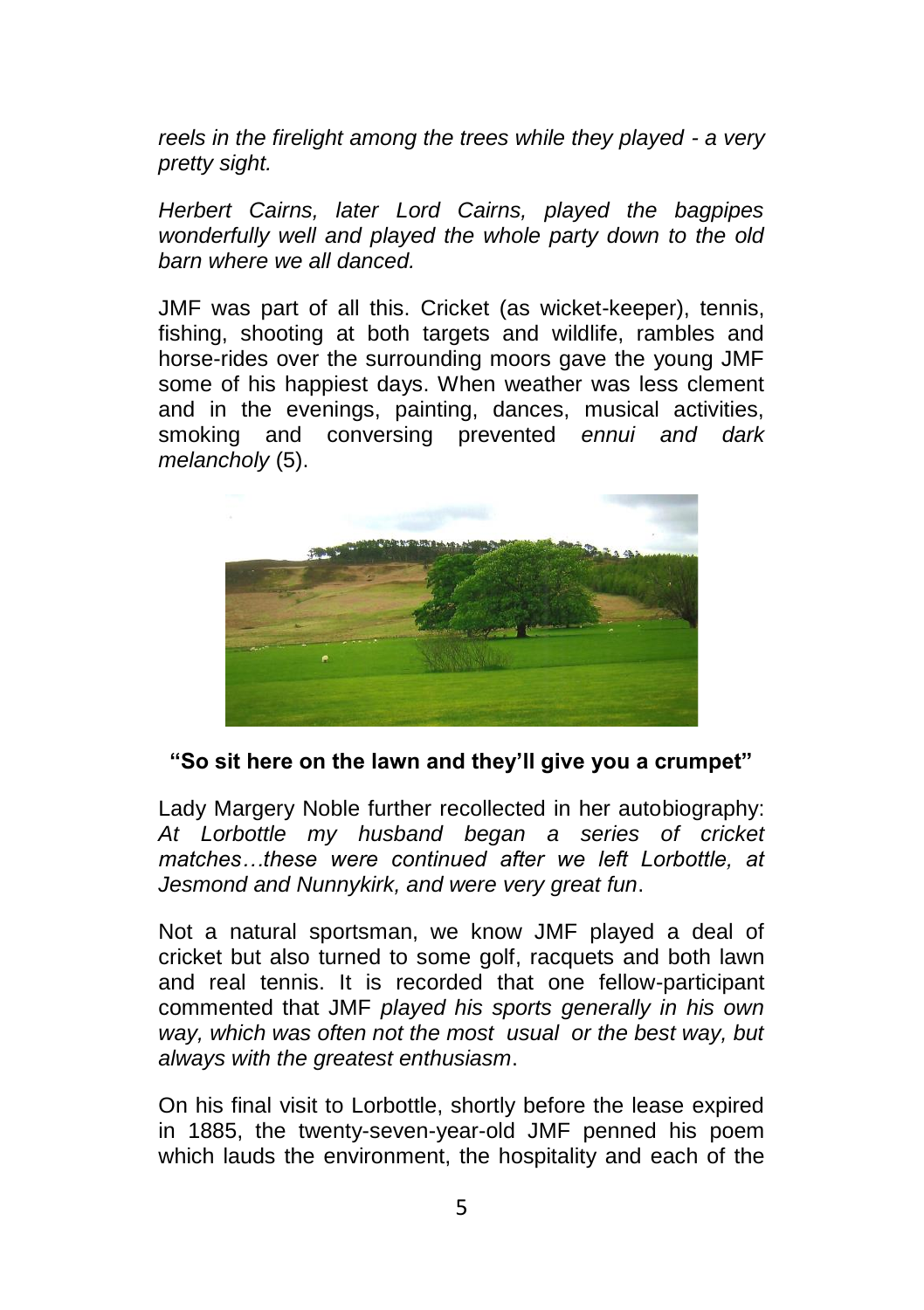activities that preoccupied the guests. The poem betrays the author's sadness at having to leave Lorbottle for the last time.

## **OLD MEMORIES PROSIT!** (6)

*A Farewell to Lorbottle Hall, (written in the autumn of 1885.)*

Farewell to the home in the North, and the Chambers Named from the Maidens that roam on the steep; Farewell to the pines, and the rocks where one clambers, Startling the rabbit and black-visaged sheep.

Home of homes happiest, e'en Horace's measure Would faint if he tried all your glories to sing; The long summer days, and the long round of pleasure, The tints of the autumn, the splendour of spring.

No; the difficult task when one takes up the pen is To say just enough, and not make it too long; The shooting, the fishing, the cricket, the tennis, The riding and painting, the music and song.

For *ennui* and dyspepsia, dark melancholy, In the 'court' find a charm that cannot be withstood; They fly in the zest of a daring half-volley, Or a fluky back-hander scraped up off the wood.

So sit here on the lawn and they'll give you a crumpet. At an *al fresco* (7) tea in the pure moorland air, With a fanfarronade on Miss Huxley's (8) new trumpet, Purchased for twopence at Harbottle Fair (9).

Or you'll hear at your shoulder the crack of the rifle The ring of the bull's eye, the target's dull thud, With a chorus the marksman tries vainly to stifle, Voices in unison shouting out 'Mud' (10)

Look, under the fir-tree you see the small wicket, And the path leading down to the green on the slope. That's where we disport, when the word passed is 'cricket', And Alnwick come over against us to cope.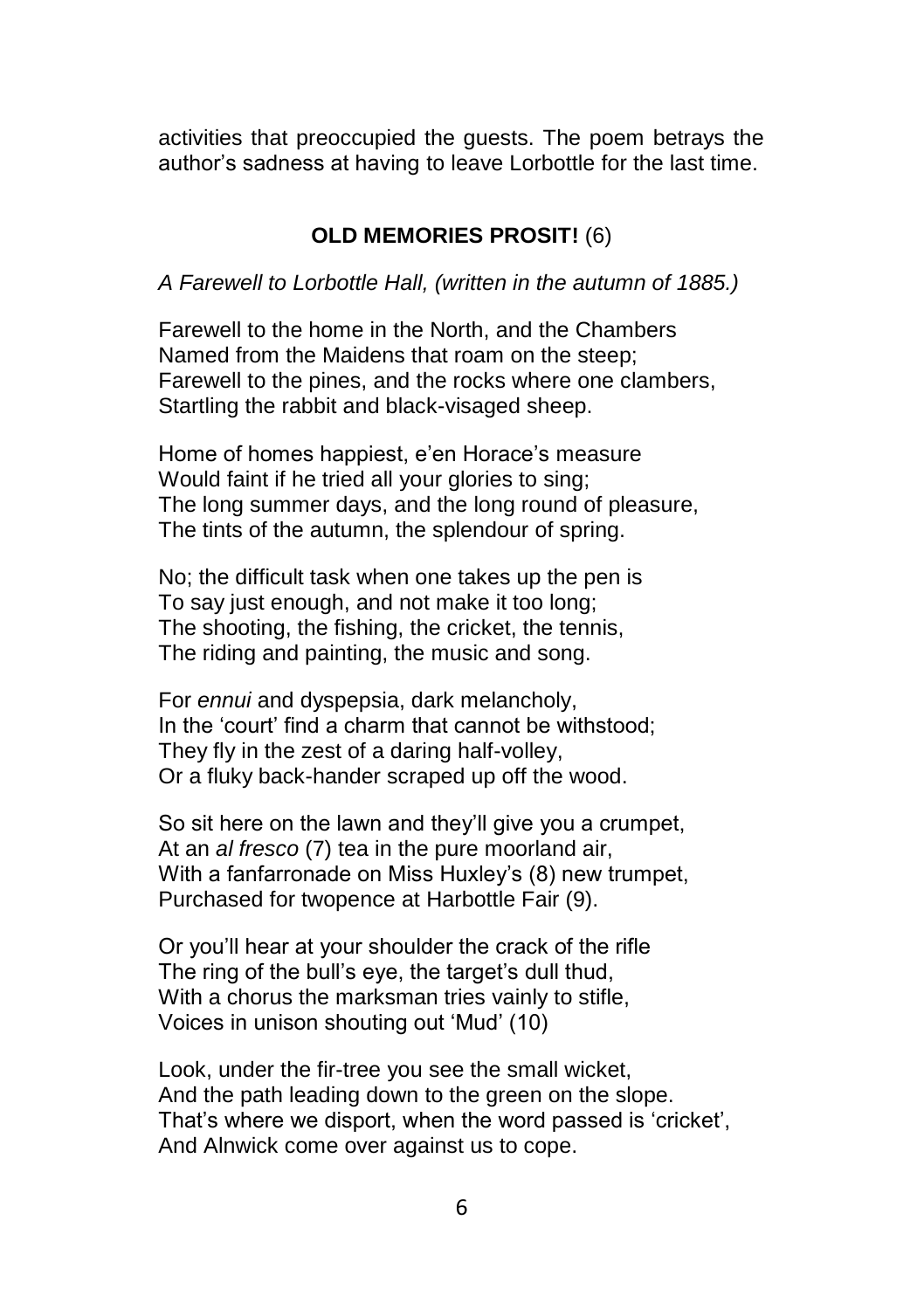There was Johnny to bowl 'em and Spencer to hit 'em, And Ashby to knock up a hundred or more, And they very soon found that the pace didn't fit 'em, For the Lorbottle gamesters could play to the score.

It's a month later now, friend, and shooting's the past-time, So be up, sirs, and at 'em; of sport take your fill. Catch your hare while you can, for it's all for the last time, Your stroll with Toddie on Lorbottle Hill.

Oh the scent's on the heather, the sun's on Bigg's Pillar; The grouse are go-backing - don't waste time in words; Watch the man below you, a regular 'killer', Right and left, left and right, how he brings down the birds!

Though I don't say it's nice when his knowledge is smattery, And his gun a full choke, and his shot No.5, As you coweringly shrink round the end of your battery, And hope that somehow you may come out alive.

Then you mustn't forget when the frost's on the cover, Where the pheasants come thick and the fun never flags And the pipes and the armchairs when we talk it all over, The firelight and fables and wonderful bags.

And perhaps after dinner some charming young lady, As you sit meekly waiting your tune to cut in, Will soothe your impatience with bold *John O'Grady*, Or Philip will sing you of *Father O'Flynn*.

Well, it's over, my masters; we're nearing our tether, We must go where luck leads us; no brave heart repines. So we'll pluck the last sprig of Lorbottle heather, And watch the last moon come up over the pines.

But let's drink ere we part to the host and hostess, Wealth health and happiness long years to come. Nunnykirk (11) or Lorbottle, a house at the most is, It's the kind-hearted owners that make it a home.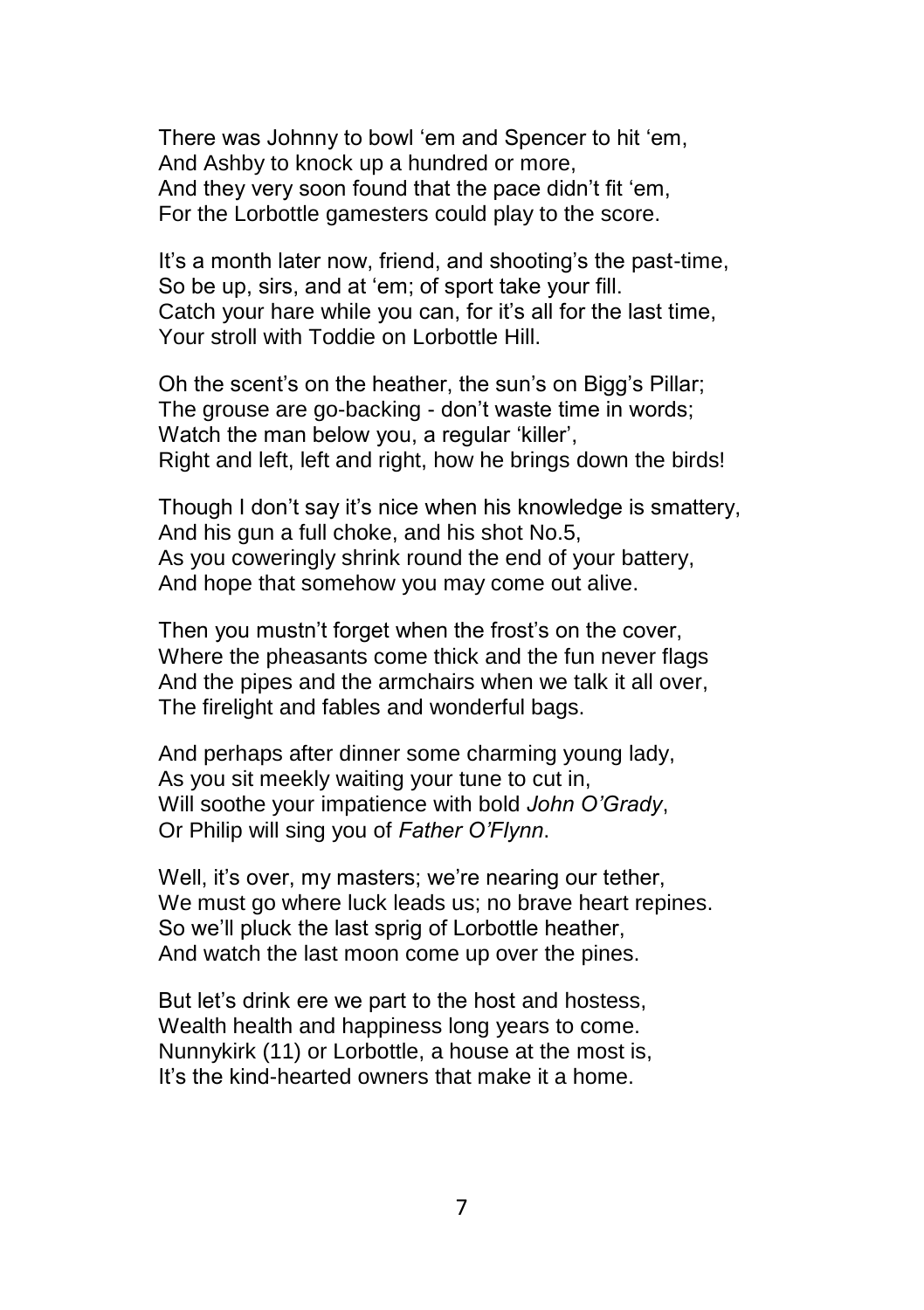Thirty years after JMF's final Lorbottle break and after happy years at Nunnykirk and Chillingham, he returned to Northumberland on the first of many annual visits to remote Catcleugh (12) in the north-west of the county. As a director of the Newcastle and Gateshead Water Board he attended the late June or early July summer Board meeting/recreational weekends based at Catcleugh House from 1915 until 1931.

It seems the Catcleugh environs brought mental and physical relief to JMF - Kenneth Warren states he *welcomed the visits with childlike delight* (1). In a letter to Miss Noble dated July 12th 1923 JMF wrote 'I was up at Catcleugh yesterday…..in the loneliest country imaginable, of boundless green hills and vallies' (sic).

This description nicely encapsulates the environs surrounding all the Noble Northumberland bases - Cartington, Lorbottle, Nunnykirk and Chillingham.

Although over twenty miles of moorland roads lie between Catcleugh and Lorbottle there can be little doubt that each of these later-life returns to the Northumberland wilderness brought to JMF memories of those halcyon Lorbottle breaks *with their long round of pleasure*.

\*\*\*\*\*\*\*\*\*\*\*\*\*\*\*\*\*\*\*\*\*\*\*\*\*\*\*\*\*\*\*\*\*\*\*\*\*\*\*\*\*\*\*\*\*\*\*\*\*\*\*\*\*\*\*\*\*\*\*\*

- (1). Highlighted in *John Meade Falkner 1858-1932: A Paradoxical Life* by Kenneth Warren (The Edwin Mellen Press Ltd.,1995).
- (2). In the 1950s Lorbottle Hall became the home of the fashion designer Jean Muir and her husband and business partner Harry Leuckert. Moving between their London home and Lorbottle, the pair counted amongst clients Lauren Bacall, Joanna Lumley, Maggie Smith, Judie Dench, Joan Plowright, Patricia Hodge, Miriam Stoppard, Julie Walters and Charlotte Rampling. Jean Muir died at Lorbottle in 1995 and is buried at nearby Whittingham church.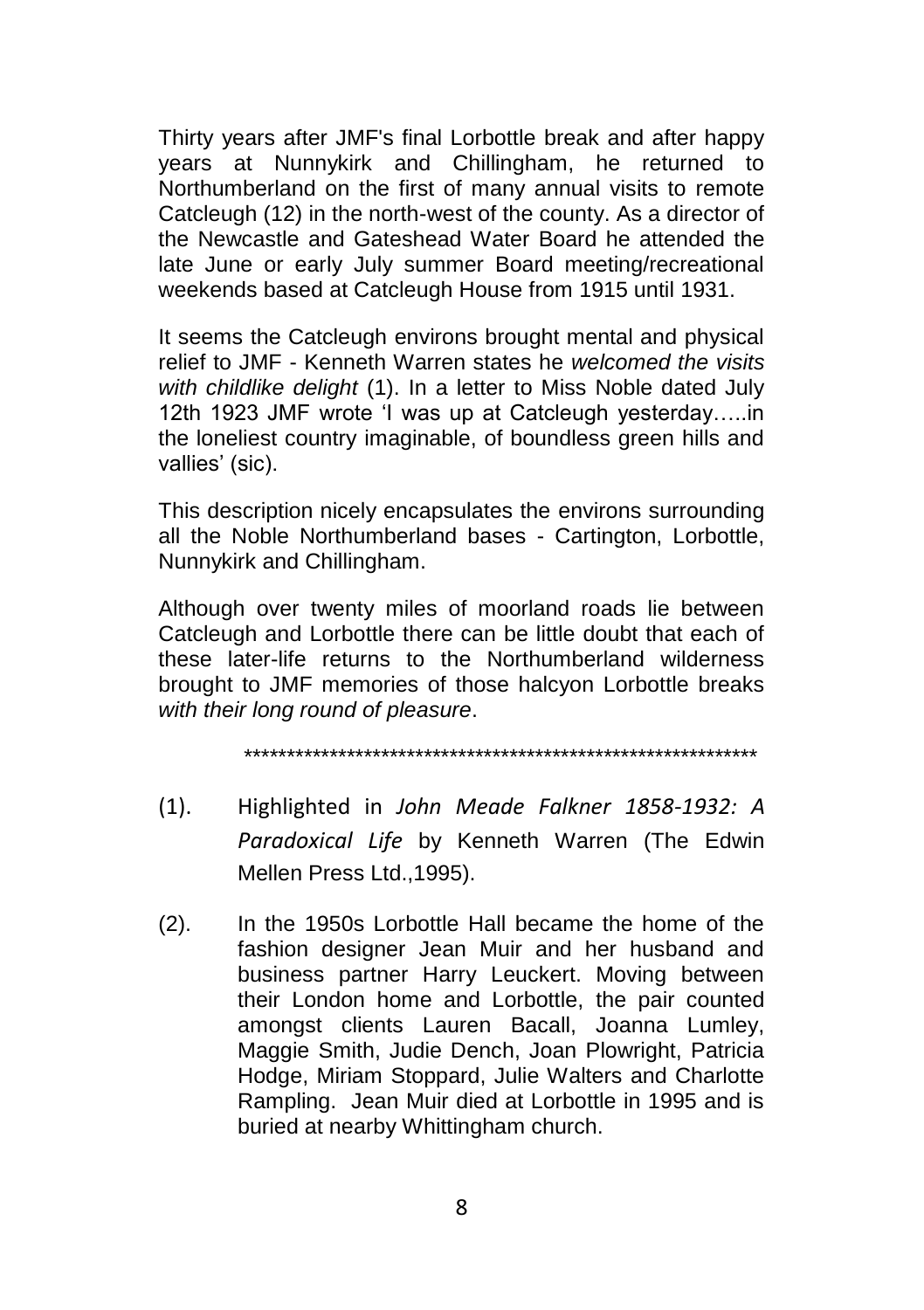- (3). The crags above the Hall contain a number of caves (chambers) where maidens were said to dwell. Maiden Chambers are referred to in the first verse of JMF's Lorbottle poem.
- (4.) John Dickinson and his sons followed the Nobles to their later residences at Nunnykirk, Chillingham and Ardkinglas.
- (5). See verse 4 of *Old Memories Prosit*!
- (6). Prosit a toast to someone's health while drinking
- (7). *al fresco*. Italian literally in the fresh. e.g. dining *al fresco* i.e. eating outside, used in English since the late 18th century.
- (8). Thomas Henry Huxley (1825-1895) is remembered as *Darwin's Bulldog* for his staunch defence of Darwin's theory of evolution. He was instrumental in developing scientific education in Britain. Friends with both Lord Armstrong and Andrew Noble he made a number of visits to both Cragside and Lorbottle Hall, thus meeting JMF. Because of inherited mental instability and depressions he retired at the age of sixty in 1885 and to mark this spent some days at Lorbottle, weeks before the lease on the Hall was to expire. He was accompanied by his wife Henrietta and daughters Rachel and Marian (or Madie). Marian (1859-1887) is referred to in JMF's poem and in her autobiography Lady Noble refers to Marian as a *very gifted creature who became my daughter's friend.* Marian was indeed a gifted painter who married another gifted painter - John Collier – but, like her father, was prone to severe depression. She succumbed to pneumonia at the early age of twentyseven whilst being treated for 'hysteria' in Paris.
- (9). *Harbottle Fairs were in days gone by the great events of the year in that upland district, at which all the farmers and shepherds out of the Coquet and Redewater foregathered. Not only were large*